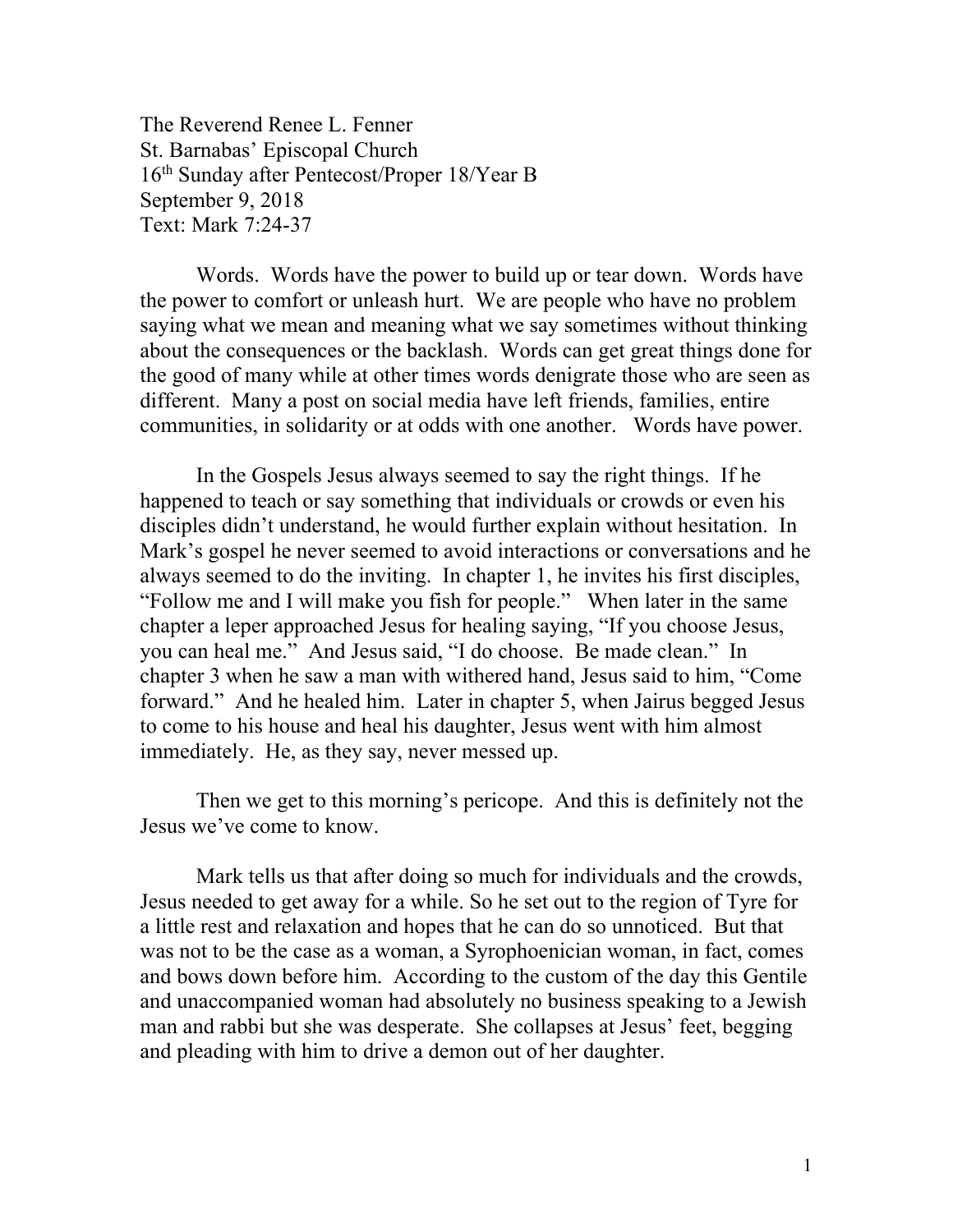We expect a kind and gentle Jesus to say, "Mother I have heard your story and I will save your daughter. Go home and find her well." Instead, he responds to her saying, "Let the children be fed first, for it is not fair to take the children's food and throw it to the dogs." Yes, in case you missed it the first time, Jesus called the woman a dog. She and her kind are dogs. Dogs! Not a kind thing to call anyone. His reply was not the least bit pastoral or even hopeful for this woman who came to him seeking healing for her child. He was rude!

Some commentators try to explain that Jesus' reply was simply a refusal. And not only was he refusing her but anyone who was like her. That his gift of healing was only for a certain people, the children of Israel, and then maybe, maybe, if there was anything left over, he would dole out his blessing. Other commentators are saying that Jesus called her a "puppy" but I don't know about that… Still, Jesus has committed the very social fax pau that James warned against in our second lesson about making distinctions! There is no room for partiality, James wrote, for we are called to that higher standard where love, mercy, and compassion have no boundaries.

Words. Words have the power to accept the worth of a human being or keep a person in his or her "place".

This is a situation that we see all too often today, of making distinctions-the haves and have-nots. Those who are worthy and those who are not. This is *my* neighborhood and *you* do not belong. *You* are one of us so *you* get the bank loan, the better schooling, the better job, and a chancemaybe even a second chance. And *you*-good luck with all that. Get lost!

Still, there is much to admire about the woman's tenacity and she does not back down. Words have power. And with power the woman stands up to Jesus and she turns his words around. "Sir, even the dogs under the table eat the children's crumbs." In other words, in her unworthiness-She. Was. Worthy. Worthy even if it were only crumbs! Her words spoken boldly were heard and her daughter was healed. Not only were the woman's words heard but they opened up Jesus' understanding of who he was and what his mission was to be. His mission was not meant for just his Jewish brothers and sisters. At the heart of it He is to care for the loved and unloved, insider and outsider, the righteous and the sinner, and everyone else in between. Everybody!